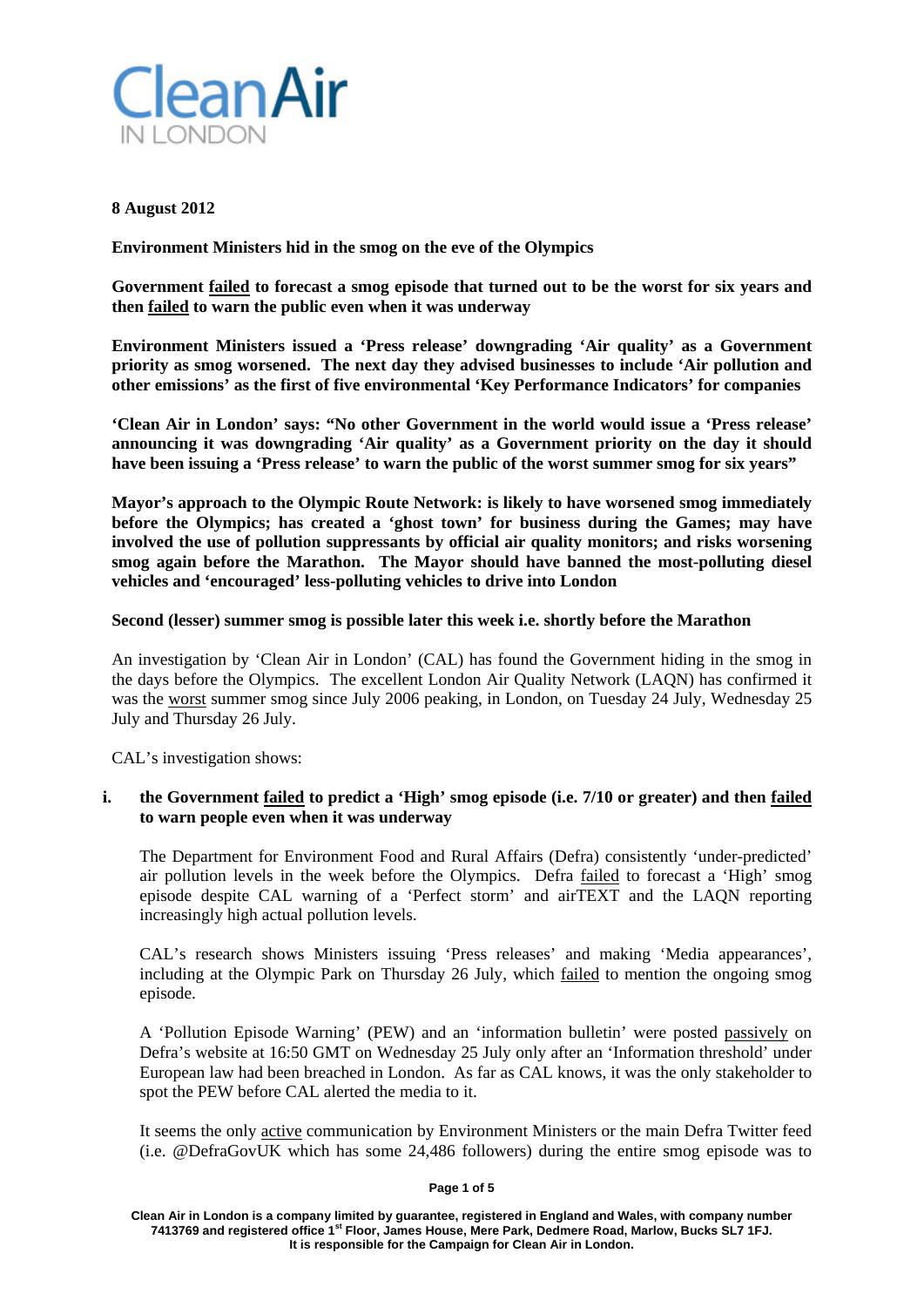

retweet a tweet from @DefraUKAir (which has some 199 followers) which stated "Nowcast Fri 1pm: **Low** air pollution measured across all regions of the UK". **CAL emphasis**.

In CAL's carefully considered opinion, Defra misled the public by giving the impression air pollution was 'Low' (i.e. 1/10 to 3/10) on Friday 27 July when its website was forecasting 'High' 7/10 ozone for London for the 24 hours up to 15:00 on Friday 27 July and then 'Moderate' 4/10 ozone for London for the following 24 hours to 15:00 on Saturday 28 July. Worse, the Government's message clashed with excellent articles by the media which were responsibly alerting the public to the smog.

No 'Press release' about smog has been issued by Defra in 2012, including during the recent summer smog episode, despite Environment Ministers promising in Parliament to do so when the first [high] ozone episode occurs each year [on its network]. Please see:

<http://www.theyworkforyou.com/wrans/?id=2012-04-16b.100484.h>

Note: a Freedom of Information request by CAL found that a 'Press release' about air pollution issued by Defra in April 2011 had received more than 17 times the number of webpage views of an 'information bulletin' about air pollution posted in April 2012.

# **ii. Ministers announced plans to downgrade 'Air quality' as a Government priority as smog worsened**

Environment Ministers issued a 'Press release' on 24 July launching a consultation on a new set of Sustainable Development Indicators (SDIs) for Government that downgraded (wrongly) 'Air quality' from being included in several of 68 existing departmental indicators to a new 'Tier 2 comprising 25 supplementary indicators'.

The following day, Ministers issued a 'Press release' launching a consultation titled 'Guidance for Business on Environmental Key Performance Indicators' that (rightly) identified 'Air pollution and other emissions' as the first of five environmental Key Performance Indicators for companies.

The second 'Press release' stated that the aim of the revised guidance is to provide 'clear advice to companies on how to measure and report on their environmental performance using environmental key performance indicators (KPIs); help determine which KPIs are most relevant to an organisation; and set out the rationale for managing environmental performance using KPIs'.

In separate but related news, Defra has written to Jenny Jones AM (Green Party), Deputy Chair of the London Assembly's Health and Environment Committee, denying the relevance of the air pollution monitor in Neasden Lane in Brent for legal reporting purposes. That monitor has reported the highest recorded levels of dangerous airborne particles  $(PM_{10})$  in London in 2011 and so far in 2012.

CAL has produced video evidence confirming the monitor in Neasden Lane in Brent assesses, for all practical purposes, air pollution where legal limits apply including where children and the vulnerable have regular access. Please see:<http://youtu.be/bdO5-DmbuBI>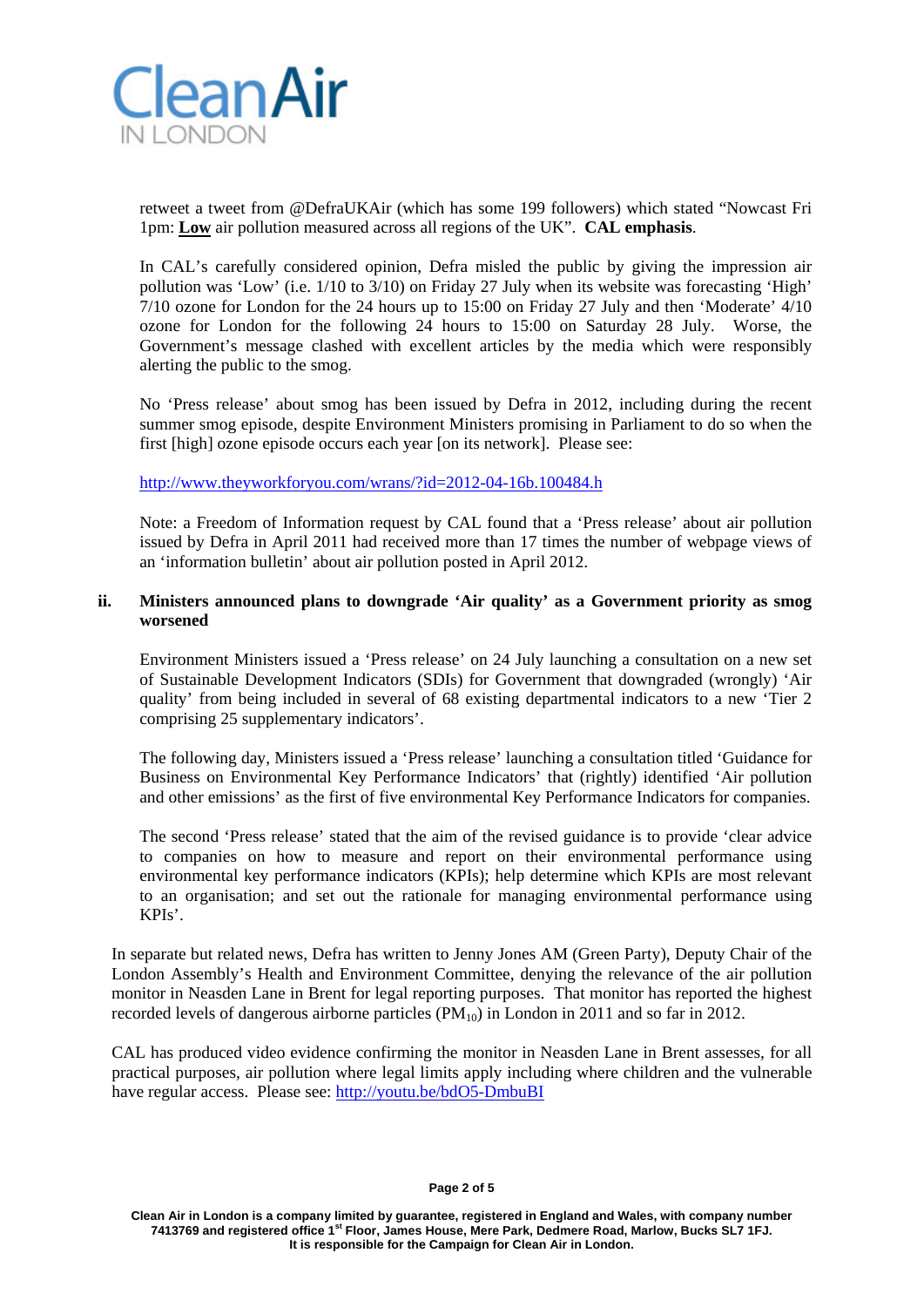

# **Quotes**

Simon Birkett, Founder and Director of Clean Air in London, said:

"Regrettably, memories of London in 2012 will include the worst smog since 2006. There have already been some 200 news items around the world about smog and the London Olympics.

"Ministers most responsible for warning the public of air pollution failed to predict a 'summer smog' despite warnings from Clean Air in London and others.

"Worse, Ministers were either asleep on the job or chose not to warn the public about the worst summer smog since July 2006 on the eve of the Olympics.

"Detailed investigations by Clean Air in London show that Ministers were putting out 'Press releases' and making 'Media appearances', including at the Olympic Park, which failed to mention the ongoing smog episode. A 'Pollution Episode Warning' (PEW) and an 'information bulletin' were posted passively on the Government's website only after an 'Information threshold' under European law had been breached in London. As far as CAL knows, it was the only stakeholder to spot the PEW before CAL alerted the media to it.

"Clean Air in London has also found Ministers setting double standards, proposing during the smog episode (wrongly) to downgrade 'Air quality' as a Government performance indicator while (rightly) recommending it as the first of five environmental Key Performance Indicators for companies.

"No other Government in the world would issue a 'Press release' announcing it was downgrading 'Air quality' as a Government priority on the day it should have been issuing a 'Press release' to warn the public of the worst summer smog for six years.

"Matters have not been helped by the Mayor's approach to achieving the 30% reduction in background traffic needed for the Olympic Route Network to operate which:

- are likely to have worsened the smog before the Opening Ceremony;
- created a 'ghost town' for business during the Games;
- may have involved the use of pollution suppressants by official air quality monitors; and
- risk worsening smog again as London heads for a second (lesser) smog episode later this week.

"The Mayor should have banned the most-polluting diesel vehicles and 'encouraged' the lesspolluting 70% of vehicles to drive into London – as CAL has urged since 2008.

"The Mayor should build on his new pledge 'Improving air quality in London is one of the most important challenges I face as Mayor' by acting personally to protect athletes, visitors and Londoners after the Government has failed to do so.

"It is also time for the Prime Minister to reshuffle ministers and put in place a team that understands the health impacts of air pollution and takes seriously its duties to protect the public from the biggest health risk after the smoking."

ENDS

#### **Page 3 of 5**

**Clean Air in London is a company limited by guarantee, registered in England and Wales, with company number 7413769 and registered office 1st Floor, James House, Mere Park, Dedmere Road, Marlow, Bucks SL7 1FJ. It is responsible for the Campaign for Clean Air in London.**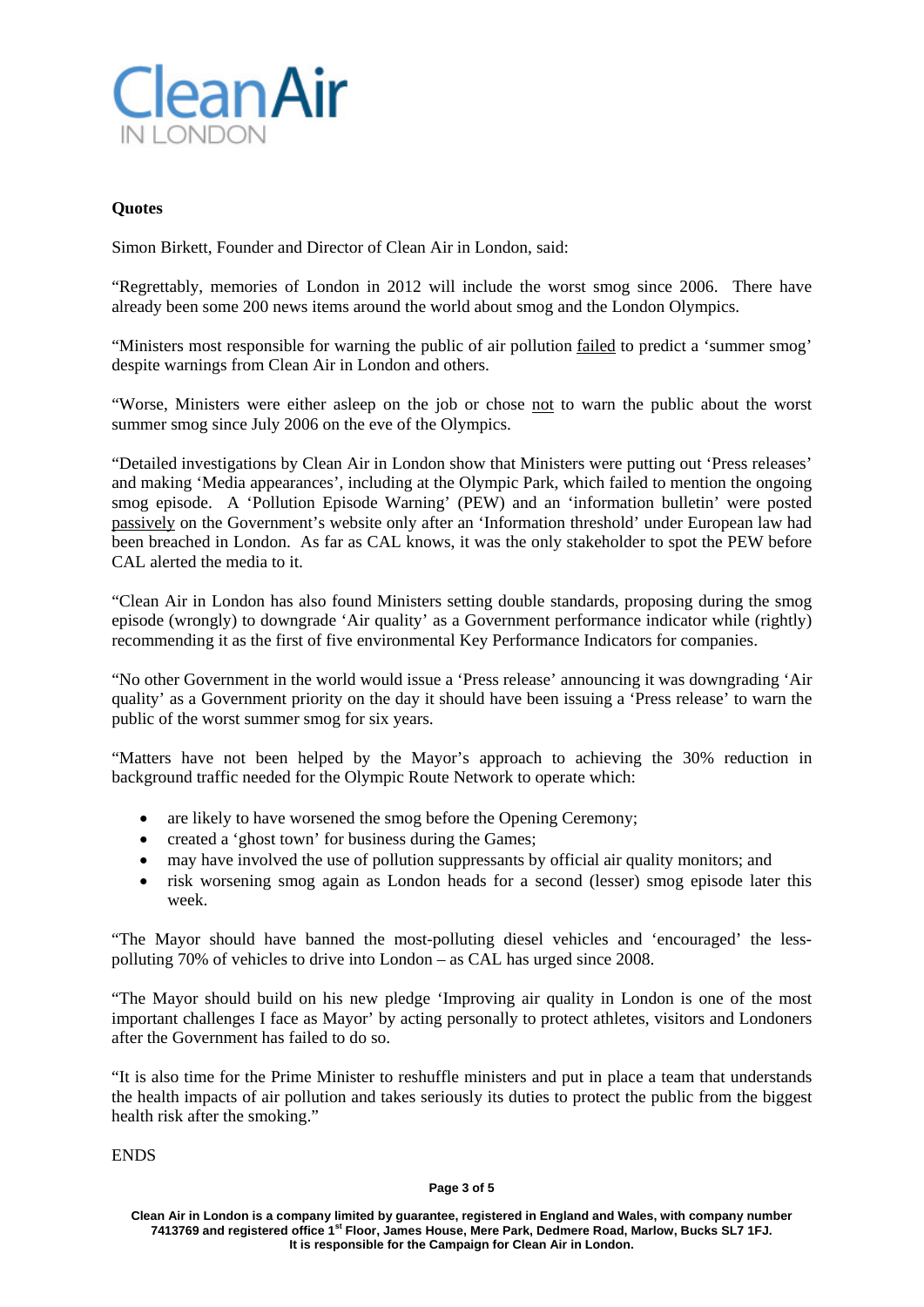

Clean Air in London has written to Defra expressing 'grave concerns' about its failures to warn the public about air pollution.

## **Notes**

## **1. Smog**

The excellent London Air Quality Network has confirmed 'High' ozone was measured at several sites in London, Kent and Sussex on Wednesday 25 July, and 'High' was again measured at one site in Sussex on Thursday 26 July.

'Moderate' ozone was measured across London, Kent, Essex, Sussex, Surrey and Berkshire.

These were the greatest widespread ground level ozone concentrations measured in south-east England since the July 2006 heat wave. Please see:

[http://www.londonair.org.uk/london/asp/publicepisodes.asp?species=All&region=0&site=&postc](http://www.londonair.org.uk/london/asp/publicepisodes.asp?species=All®ion=0&site=&postcode=&la_id=&level=All&bulletindate=22%2F07%2F2012&MapType=Google&zoom=9&lat=51.431751825946115&lon=-0.17578125&VenueCode=&bulletin=explanation&episodeID=ozonelatejuly2012) [ode=&la\\_id=&level=All&bulletindate=22%2F07%2F2012&MapType=Google&zoom=9&lat=51](http://www.londonair.org.uk/london/asp/publicepisodes.asp?species=All®ion=0&site=&postcode=&la_id=&level=All&bulletindate=22%2F07%2F2012&MapType=Google&zoom=9&lat=51.431751825946115&lon=-0.17578125&VenueCode=&bulletin=explanation&episodeID=ozonelatejuly2012) [.431751825946115&lon=-](http://www.londonair.org.uk/london/asp/publicepisodes.asp?species=All®ion=0&site=&postcode=&la_id=&level=All&bulletindate=22%2F07%2F2012&MapType=Google&zoom=9&lat=51.431751825946115&lon=-0.17578125&VenueCode=&bulletin=explanation&episodeID=ozonelatejuly2012) [0.17578125&VenueCode=&bulletin=explanation&episodeID=ozonelatejuly2012](http://www.londonair.org.uk/london/asp/publicepisodes.asp?species=All®ion=0&site=&postcode=&la_id=&level=All&bulletindate=22%2F07%2F2012&MapType=Google&zoom=9&lat=51.431751825946115&lon=-0.17578125&VenueCode=&bulletin=explanation&episodeID=ozonelatejuly2012)

Research for the previous Government estimated a total of between 46 and 212 premature deaths from ozone and 85 from dangerous airborne particles in London during the summer smog episode in August 2003. Please see:

[http://www.airquality.co.uk/reports/cat09/0401130931\\_heatwave2003.pdf](http://www.airquality.co.uk/reports/cat09/0401130931_heatwave2003.pdf)

A subsequent report estimated that the summer smog episode in July 2006 was likely to have resulted in a similar or greater number of premature deaths from ozone and a slightly lower number for dangerous airborne particles in London. Please see:

[http://uk-air.defra.gov.uk/reports/cat12/0701241100\\_APF\\_episode\\_JunJul06\\_FINAL\\_low.pdf](http://uk-air.defra.gov.uk/reports/cat12/0701241100_APF_episode_JunJul06_FINAL_low.pdf)

Details about the use of pollution suppressants can be seen at:

<http://cleanairinlondon.org/guides/introduction-to-the-pollution-suppressor/>

# **2. Ministers announced plans to downgrade 'Air quality' as a Government priority as smog worsened**

Environment Ministers issued a 'Press release' on 24 July launching a consultation on a new set of Sustainable Development Indicators (SDIs) for Government that downgraded (wrongly) 'Air quality' from being included in several of 68 existing departmental indicators to a new 'Tier 2 comprising 25 supplementary indicators'. Please see:

<http://www.defra.gov.uk/news/2012/07/24/sustainable-development-indicators/>

#### **Page 4 of 5**

**Clean Air in London is a company limited by guarantee, registered in England and Wales, with company number 7413769 and registered office 1st Floor, James House, Mere Park, Dedmere Road, Marlow, Bucks SL7 1FJ. It is responsible for the Campaign for Clean Air in London.**